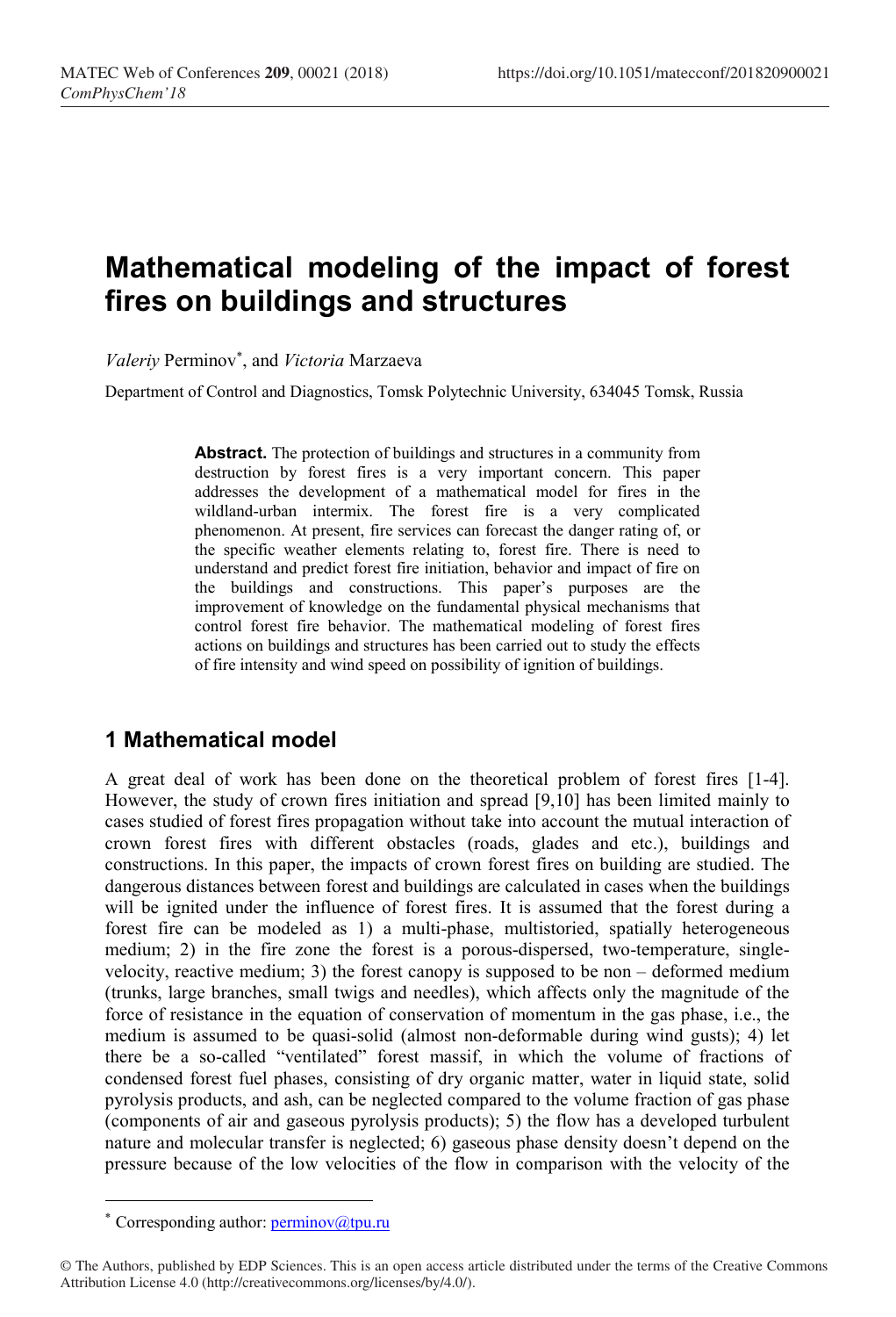sound. The modeling approach is based on the use of standard non-stationary threedimensional conservation. The problem formulated above reduces to the solution of the next system of equations:

$$
\frac{\partial \rho}{\partial t} + \frac{\partial}{\partial x_j} (\rho v_j) = Q, \ j = \overline{1,3}, \ i = \overline{1,3};
$$
 (1)

$$
\rho \frac{dv_i}{dt} = -\frac{\partial P}{\partial x_i} + \frac{\partial}{\partial x_j} (-\rho \overline{v_i' v_j'}) - \rho s c_d v_i \left| \overline{v} \right| - \rho g_i - Q v_i; \tag{2}
$$

$$
\rho c_p \frac{dT}{dt} = \frac{\partial}{\partial x_j} (-\rho c_p v'_j \overline{T'}) + q_s R_s - \alpha_v (T - T_s) + k_g (c U_R - 4\sigma T^4); \tag{3}
$$

$$
\rho \frac{dc_{\alpha}}{dt} = \frac{\partial}{\partial x_j} \left( -\rho \overline{v'_j c'_\alpha} \right) + R_{5\alpha} - Qc_{\alpha}, \alpha = 1, 2; \tag{4}
$$

$$
\frac{\partial}{\partial x_j} \left( \frac{c}{3k} \frac{\partial U_R}{\partial x_j} \right) - k c U_R + 4 k_S \sigma T_s^4 + 4 k_g \sigma T^4 = 0, \qquad (5)
$$

$$
k = k_g + k_S; \sum_{i=1}^{4} \rho_i c_{pi} \varphi_i \frac{\partial T_S}{\partial t} = q_3 R_3 - q_2 R_2 - k_S (c U_R - 4 \sigma T_S^4) + \alpha_v (T - T_S);
$$
\n(6)

$$
\sum_{i=1}^{\infty} \rho_i c_{pi} \varphi_i \frac{\partial z_S}{\partial t} = q_3 R_3 - q_2 R_2 - k_S (c U_R - 4 \sigma T_s^4) + \alpha_v (T - T_s); \tag{6}
$$

$$
\rho_1 \frac{\partial \rho_1}{\partial t} = -R_{1s}, \rho_2 \frac{\partial \rho_2}{\partial t} = -R_{2s}, \rho_3 \frac{\partial \rho_3}{\partial t} = \alpha_C R_{1s} - \frac{M_C}{M_1} R_{3w}, \rho_4 \frac{\partial \rho_4}{\partial t} = 0; \tag{7}
$$

$$
\sum_{\alpha=1}^{3} c_{\alpha} = 1, \ P_{e} = \rho RT \sum_{\alpha=1}^{3} \frac{c_{\alpha}}{M_{\alpha}}, \ \vec{v} = (v_{1}, v_{2}, v_{3}), \ \vec{g} = (0, 0, g).
$$

The system of equations  $(1)$ – $(7)$  must be solved taking into account the initial and boundary conditions:

$$
t = 0: v_1 = 0, v_2 = 0, v_3 = 0, T = T_e \mathcal{L}_\alpha = c_{\alpha e}, T_s = T_{se}, \varphi_i = \varphi_{ie};
$$
\n(8)

$$
x_1 = 0: v_1 = V, v_2 = 0, v_3 = 0, T = T_e \mathcal{L}_\alpha = c_{\alpha e}, -\frac{c}{3k} \frac{\partial U_R}{\partial x_1} + \frac{c}{2} U_R = 0; \tag{9}
$$

$$
x_1 = x_{1e} : \frac{\partial v_1}{\partial x_1} = 0, \frac{\partial v_2}{\partial x_1} = 0, \frac{\partial v_3}{\partial x_1} = 0, \frac{\partial T}{\partial x_1} = 0, \frac{\partial c_\alpha}{\partial x_1} = 0, \frac{c}{3k} \frac{\partial U_R}{\partial x_1} + \frac{c}{2} U_R = 0; \tag{10}
$$

$$
x_2 = -x_{2e} : \frac{\partial v_1}{\partial x_2} = 0, \frac{\partial v_2}{\partial x_2} = 0, \frac{\partial v_3}{\partial x_2} = 0, \frac{\partial T}{\partial x_2} = 0, \frac{\partial c_\alpha}{\partial x_2} = 0, -\frac{c}{3k} \frac{\partial U_R}{\partial x_2} + \frac{c}{2} U_R = 0; \tag{11}
$$

$$
x_2 = x_{2e} : \frac{\partial v_1}{\partial x_2} = 0, \frac{\partial v_2}{\partial x_2} = 0, \frac{\partial v_3}{\partial x_2} = 0, \frac{\partial T}{\partial x_2} = 0, \frac{\partial c_\alpha}{\partial x_2} = 0, \frac{c}{3k} \frac{\partial U_R}{\partial x_2} + \frac{c}{2} U_R = 0;
$$
(12)

$$
x_3 = 0: v_1 = 0, v_2 = 0, \frac{\partial c_\alpha}{\partial x_3} = 0, -\frac{c}{3k} \frac{\partial U_R}{\partial x_3} + \frac{c}{2} U_R = 0,
$$
  
\n
$$
\rho v_3 = \rho_0 \omega_0, T = T_0, |x_1| \le x_0, |x_2| \le x_0,
$$
\n(13)

$$
\rho v_3 = \rho_0 \omega_0, I = I_0, |x_1| \le x_0, |x_2| \le x_0,
$$
  
\n
$$
\rho v_3 = 0, T = T_e, |x_1| > x_0, |x_2| > x_0;
$$
 (12)

$$
x_3 = x_{3e} : \frac{\partial v_1}{\partial x_3} = 0, \frac{\partial v_2}{\partial x_3} = 0, \frac{\partial v_3}{\partial x_3} = 0, \frac{\partial T}{\partial x_3} = 0, \frac{\partial c_\alpha}{\partial x_3} = 0, \frac{c}{3k} \frac{\partial U_R}{\partial x_3} + \frac{c}{2} U_R = 0.
$$
 (14)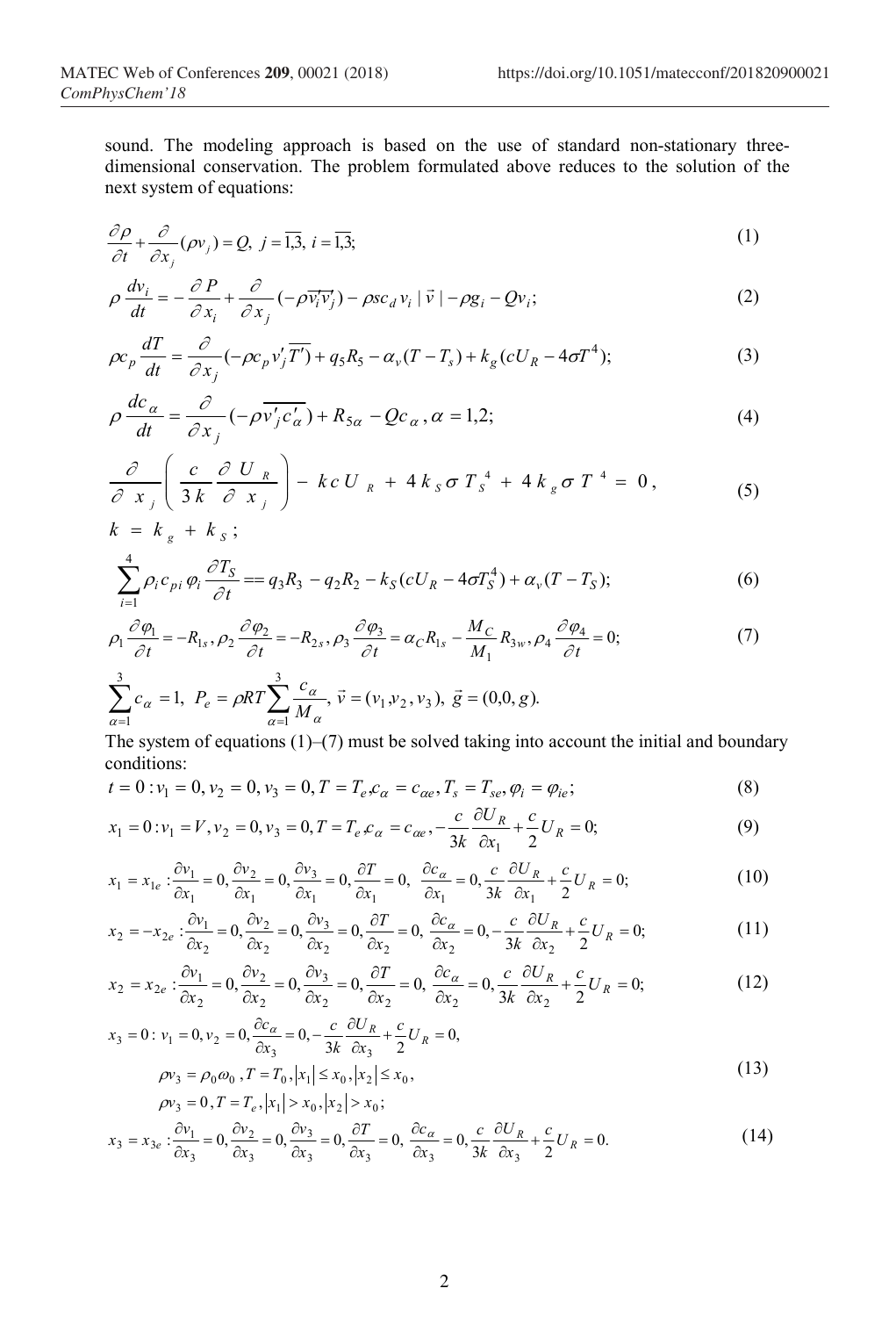Here and above dt  $\frac{d}{dt}$  is the symbol of the total (substantial) derivative;  $\alpha_{\nu}$  is the coefficient

of phase exchange;  $\rho$  - density of gas – dispersed phase, t is time;  $v_i$  - the velocity components;  $T$ ,  $T<sub>S</sub>$ , - temperatures of gas and solid phases,  $U<sub>R</sub>$  - density of radiation energy, k - coefficient of radiation attenuation,  $P$  - pressure;  $c_p$  – constant pressure specific heat of the gas phase,  $c_{pi}$ ,  $\dot{\rho}_i$ ,  $\dot{\rho}_i$  – specific heat, density and volume of fraction of condensed phase  $(1 - \text{dry organic substance}, 2 - \text{moisture}, 3 - \text{condensed pyrolysis products}, 4 - \text{mineral part})$ of forest fuel),  $R_i$  – the mass rates of chemical reactions,  $q_i$  – thermal effects of chemical reactions;  $k_g$ ,  $k_S$  - radiation absorption coefficients for gas and condensed phases;  $T_e$  - the ambient temperature;  $c_{\alpha}$  - mass concentrations of  $\alpha$  - component of gas - dispersed medium, index  $\alpha=1,2,3$  where 1 corresponds to the density of oxygen, 2 - to carbon monoxide CO, 3 - to carbon dioxide and inert components of air;  $R$  – universal gas constant;  $M_{\alpha}$ ,  $M_C$ , and M molecular mass of  $\alpha$  -components of the gas phase, carbon and air mixture; g is the gravity acceleration;  $c_d$  is an empirical coefficient of the resistance of the vegetation, s is the specific surface of the forest fuel in the given forest stratum. To define source terms which characterize inflow (outflow of mass) in a volume unit of the gas-dispersed phase, the formulae were used for the rate of formulation of the gas-dispersed mixture Q, outflow of oxygen  $R_{51}$ , changing carbon monoxide  $R_{52}$  [3]. It is supposed that the optical properties of a medium are independent of radiation wavelength (the assumption that the medium is "grey"), and the so-called diffusion approximation for radiation flux density were used for a mathematical description of radiation transport during forest fires. To close the system (1)– (7), the components of the tensor of turbulent stresses, and the turbulent heat and mass fluxes are determined using the local-equilibrium model of turbulence [3]. It should be noted that this system of equations describes processes of transfer within the entire region of the forest massif, which includes the space between the underlying surface and the base of the forest canopy, the forest canopy and the space above it, while the appropriate components of the data base are used to calculate the specific properties of the various forest strata and the near-ground layer of atmosphere. This approach substantially simplifies the technology of solving problems of predicting the state of the medium in the fire zone numerically. The thermodynamic, thermophysical and structural characteristics correspond to the forest fuels in the canopy of a different (for example pine [3]) type of forest.

## 1 Numerical solution and results

The boundary-value problem  $(1)$ – $(14)$  is solved numerically. A discrete analog was obtained by means of the control volume method using the SIMPLE algorithm (Patankar [5]). Difference equations that arise in the course of sampling were resolved by the method of SIP [5]. In order to efficiently solve this problem in a reactive flow the method of splitting according to physical processes was used. The accuracy of the program was checked by the method of inserted analytical solutions. The effect of the dimensions of the control volumes on the solution was studied by diminishing them. Fields of temperature, velocity, component mass fractions, and volume fractions of phases were obtained numerically in different instants of time. Fig.1. shows temperature fields at the different instants moments of forest fire spread for a wind speed of 15 m/s ( $1 - 1.2$ ,  $2 - 1.5$ ,  $3 - 2$ ., 4 – 3., 5 – 4;  $\overline{T}$  =T/T<sub>e</sub> T<sub>e</sub>=300K). The first stage is related to increasing maximum temperature in the place of ignition with the result that a crown fire source appears (Fig.1a). The results of the calculation give an opportunity to consider forest fire spread and distribution of temperature in domain for different instants of time. It is considered the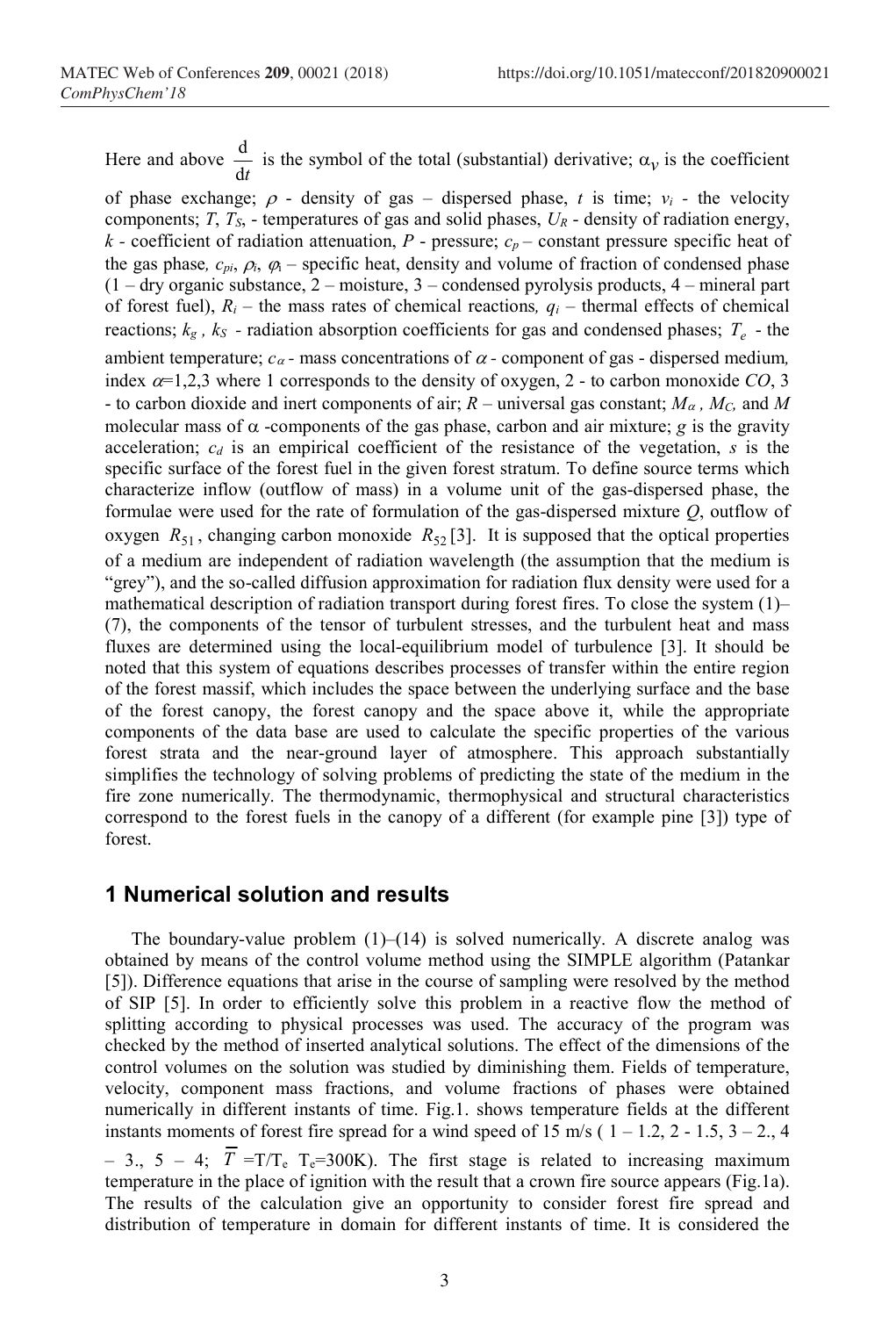effect of forest fire front on the building which is situated near from the forest on the right side. The results of calculations can be used to evaluate the thermal effects on the building. The temperature fields of crown forest fire at definite moment will be interacted with the obstacle - building (Figure 1 b)-d)) and can be ignited it. During this process, the surface of the wall of the building heats as a result of convection and radiation heat transfer. The wood building will be ignited at definite temperature. It depends on wind velocities, distances from the forest fire to building, the height of building and others parameters.



Fig. 1. Gas temperature field at a)  $t=15$  s, b)  $t=20$  s, c)  $t=23$  s, d)  $t=25$  s.

In paper [6] it is showed that the wood will be ignited when its temperature exceeds 300C. As a result of the numerical calculations it was defined maximum safety distances between forest and building when the building would not have been ignited by forest fire (Fig. 2). The wind speed values increase from 6 to 14 m/s. Also, it was studied the influence of the height of building on the value of safety distances. When the height of building changes from 3 to 6 m (line 1 and 2 correspondently), the safety distances  $l$  also increases (Figure 2) for different values of wind speed.